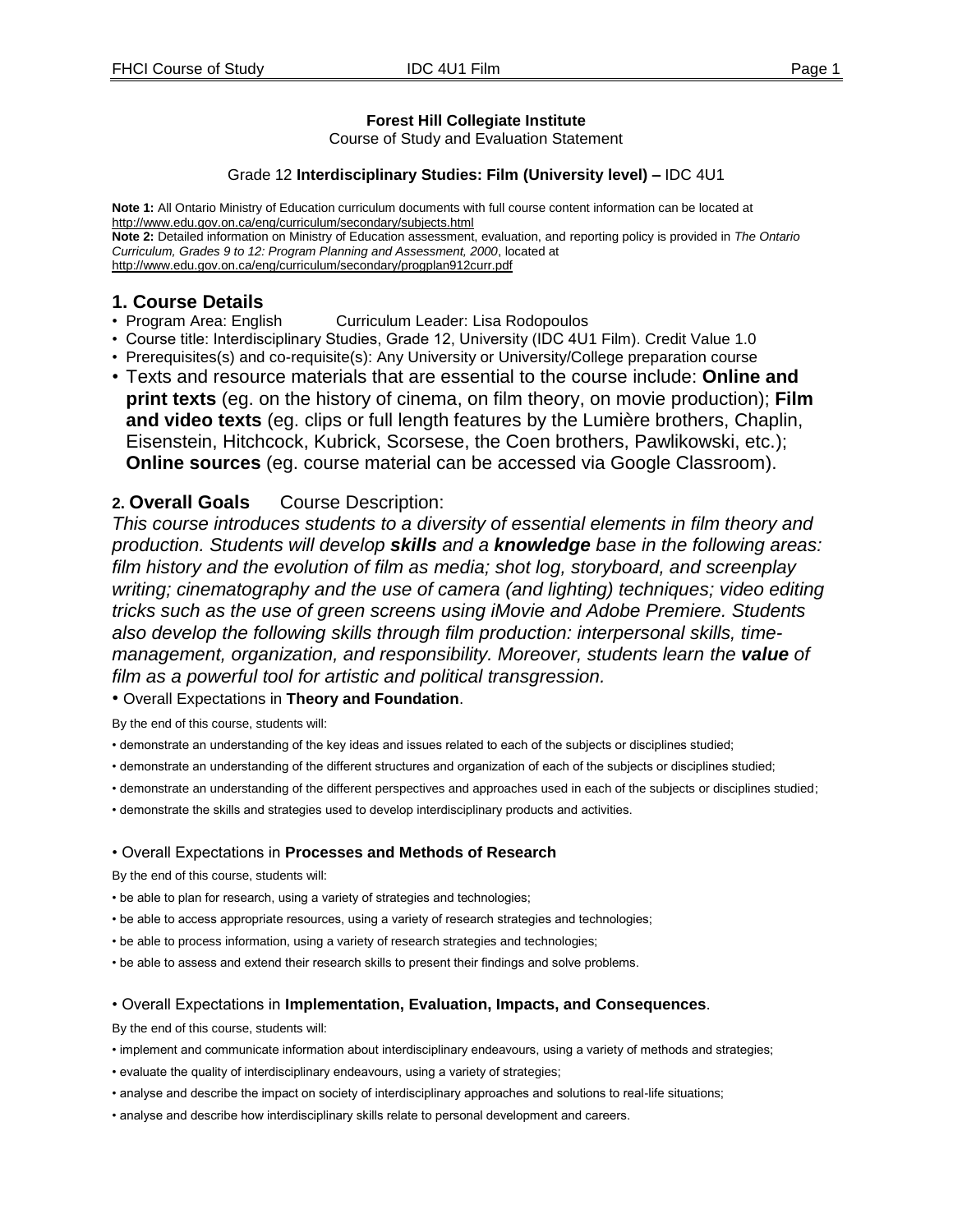• Specific Curriculum Expectations

Please refer to Ontario Ministry of Education curriculum document for details of Overall and Specific Expectations, found at

http://www.edu.gov.on.ca/eng/curriculum/secondary/interdisciplinary1112curr.pdf

• **Course content:** *the following units of study and their timelines are subject to change:*

| Unit 1: | Video Diary            | (3 weeks)   |
|---------|------------------------|-------------|
| Unit 2: | <b>Narrative Short</b> | (3 weeks)   |
| Unit 3: | Narrative Movement     | (3 weeks)   |
| Unit 4: | Documentary Short      | (3 weeks)   |
| Unit 5: | <b>Short Cuts</b>      | $(5$ weeks) |

#### **3. Program Planning Considerations**

- *Individual Education Plan*: Accommodations to meet the needs of exceptional students as set out in their Individual Education Plan will be implemented within the classroom program. Additional assistance is available through the Special Education program.
- *The Role of Technology in the Curriculum.* Using information technology will assist students in the achievement of many of the expectations in the curriculum regarding research, written work, analysis of information, and visual presentations.
- *English As a Second Language (ESL)*: Appropriate accommodations in teaching, learning, and evaluation strategies will be made to help ESL students gain proficiency in English, since students taking ESL at the secondary level have limited time in which to develop this proficiency.
- *Career Education*: Expectations in the English program include many opportunities for students to apply their language skills to work-related situations, to explore educational and career options, and to become self-directed learners. Regardless of their post secondary destination, all students need to realize that literacy skills are employability skills.
- *Cooperative Education and Other Workplace Experiences:* The knowledge and skills students acquire in this courses will assist them in their senior level cooperative-education and work-experience placements related to this course. General information about cooperative education courses can be found at http://www.edu.gov.on.ca/eng/document/curricul/secondary/coop/cooped.pdf

#### **4. Learning Skills**

*Learning Skills* are skills and habits are essential to success in school and in the workplace. The Learning Skills evaluated are: Responsibility, Organization, Independent Work, Collaboration, Initiative and Selfregulation. Teachers report achievement on the six Learning Skills using letter symbols: E = Excellent, G  $=$  Good, S = Satisfactory, N = Needs Improvement.

Learning Skills clearly affect levels of achievement, but they are *not* part of the evaluation of achievement and are not included in the midterm mark or final course mark.

#### **5. Academic Honesty: Cheating and Plagiarism**

Students are expected to submit only their own original work on evaluations done in class or out of class. Plagiarism is the submission of the ideas and writings of another as if they were one's own. Cases of academic dishonesty (cheating and/or plagiarism) will be dealt with on a case-by-case basis, but each case will involve an investigation, communication with the student and his/her parent/guardian, and a mark of zero for the plagiarized work. Whether the student has an opportunity to demonstrate his/her learning in another assignment will be at the discretion of the teacher and/or Principal.

#### **6. Teaching Strategies**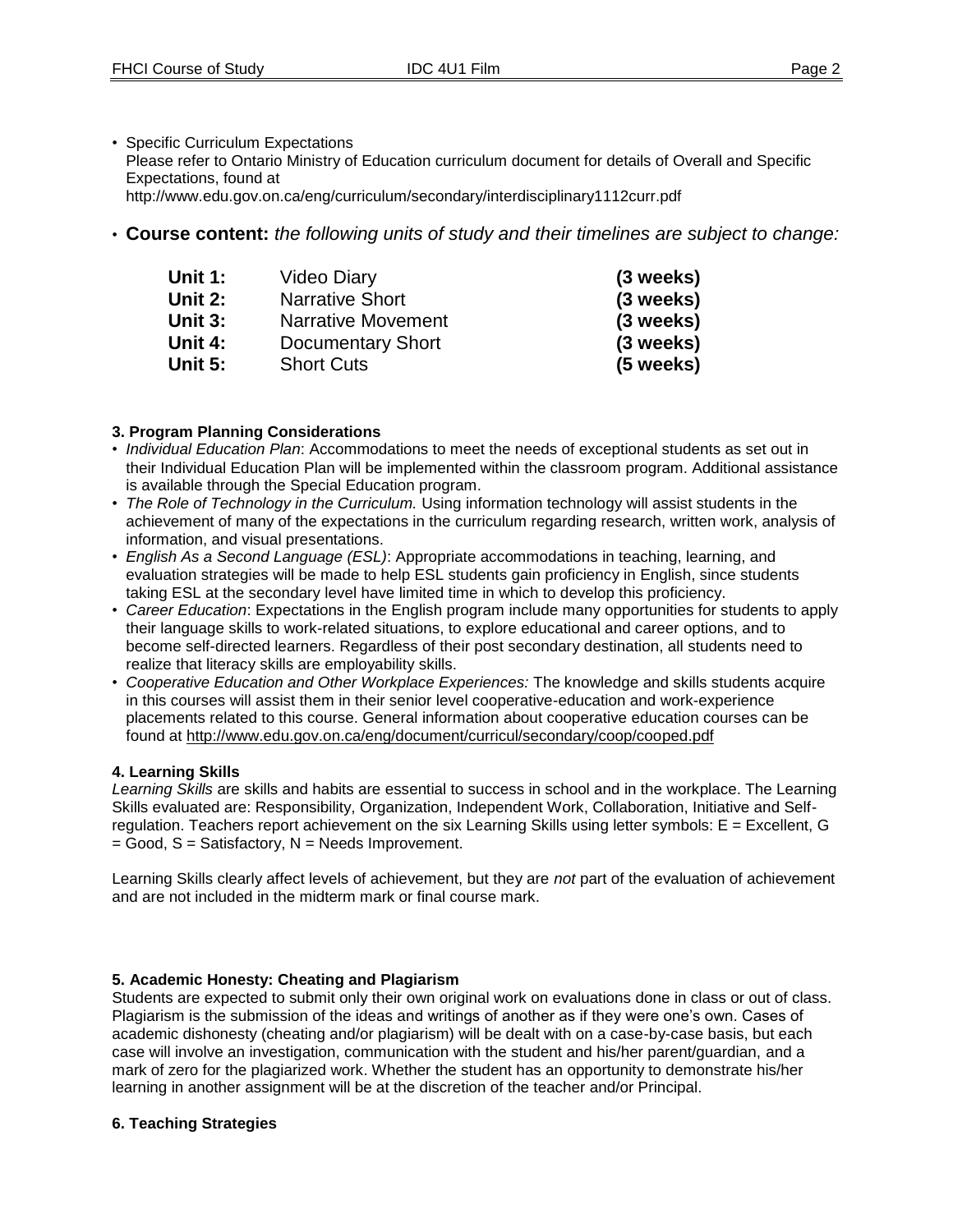Teachers use a variety of teaching strategies to maximize student learning. The following teaching strategies will be used in this course:

- *Direct Instruction* is highly teacher-directed. This strategy includes methods such as lecture, didactic questioning, explicit teaching, practice and drill, and demonstrations.
- *Indirect Instruction* is mainly student-centered. Indirect Instruction includes inquiry, induction, problem solving, decision-making, and discovery.
- *Interactive Instruction* relies heavily on discussion and sharing among participants. Interactive instruction may include total class discussions, small group discussions or projects, or student pairs or triads working on assignments together.
- *Experiential Learning* is inductive, learner centered, and activity oriented. In Experiential Learning, students participate in an activity; critically look back on the activity to clarify learnings and feelings; draw useful insights from such analysis; and/or put learnings to work in new situations..
- *Independent Study* refers to the range of instructional methods, which are purposefully provided to foster the development of individual student initiative, self-reliance, and self-improvement. The focus is on planned independent study by students under the guidance or supervision of a classroom teacher.

## **7. Assessment and Evaluation Strategies**

Assessment and Evaluation of Student Achievement

The primary purpose of assessment and evaluation is to improve student learning. Assessment is the process of gathering information from assignments, demonstrations, projects, performances, and tests that accurately reflects how well a student is achieving the curriculum expectations in a course. As part of assessment, teachers provide students with feedback that guides their efforts towards improvement.

Evaluation refers to the process of judging the quality of student work on the basis of established criteria, and assigning a value to represent that quality. In Ontario secondary schools, the value assigned will be in the form of a percentage grade.

- In this course, the following evaluation strategies will be used:
	- *Theory and Foundation strategies include: unit test on history, theory, and production; ISP presentation on non-verbal techniques; critique of transgression; application of various experimental techniques (lighting, green screen, stopmotion)*
	- *Processes and Methods of Research strategies include: interviews on production ideas, the scripting process (eg. storyboard, shot log, production planner, screenplay)*
	- *Implementation, Evaluation, Impacts, and Consequences strategies include: a series of video projects, editing using video software, a movie poster and trailer, written reflections on the production process*

# **8. Achievement Chart**

The achievement chart provides a standard, province-wide method for teachers to use in assessing and evaluating their students' achievement. Students are evaluated according to the major categories or strands in each course. Ministry curriculum documents provide detailed description of student achievement levels.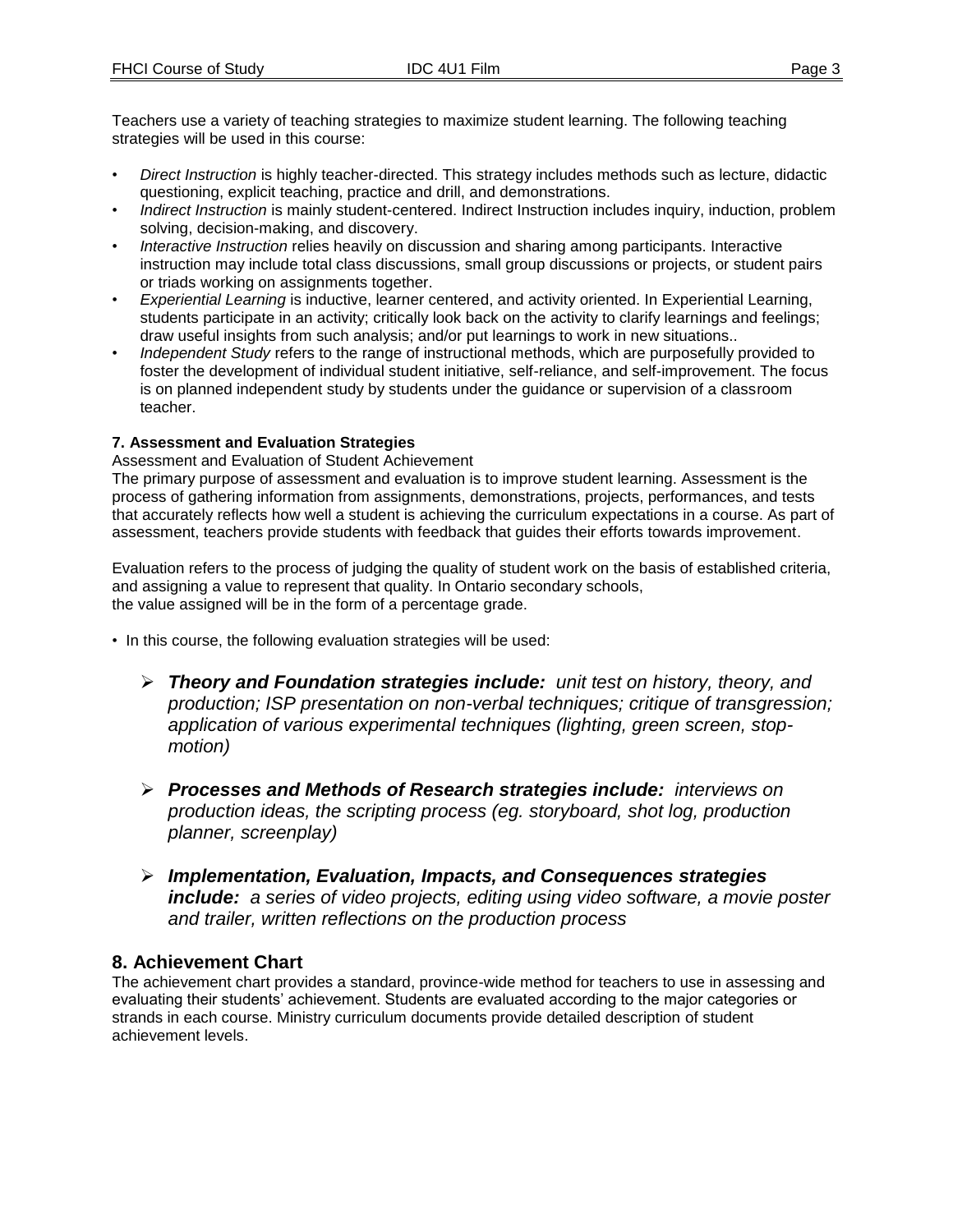In this course, students are evaluated in three strands:

| Theory and Foundation | <b>Processes and Methods</b> | Implementation,      |
|-----------------------|------------------------------|----------------------|
|                       | of Research                  | Evaluation, Impacts, |
|                       |                              | and Consequences     |

## **9. 70% Mark on Course Work**

• Students need to demonstrate achievement of all the overall expectations of the course. 70% of the final mark in the course will be based on work done prior to the culminating activities. Evaluations that are late, missing, and/or incomplete will affect a student's 70% grade. See FHCI Evaluation Policy as printed in the Student Agenda Book for information about late, missed, and/or incomplete assignments.

| Theory $(25%)$              | Unit test, In-class critiques, Presentation, Application of technique |
|-----------------------------|-----------------------------------------------------------------------|
| <b>Processes</b> (15%)      | Planning work for Video projects $1 - 4$                              |
| <b>Implementation</b> (30%) | Final products for Video projects $1 - 4$                             |

# **10. 30% Mark on Final Project**

- All students must take part in the culminating activities for each course at every grade and level of study. The steps to follow when a student is absent from one or more culminating activities are included in the FHCI evaluation policy as printed in the Student Agenda Book.
- Culminating activities that occur in class are held within the last three weeks of classes. Culminating activities that are formal examinations occur within the last nine days of the semester

| <b>Culminating Activity (30%)</b> | Short Cuts: Variations on a Theme                 |
|-----------------------------------|---------------------------------------------------|
|                                   | Process I (interview, storyboard, etc.) $-3\%$    |
|                                   | Process II (interview, screenplay, etc.) $-6\%$   |
|                                   | Product I (promotional trailer and poster) $-6\%$ |
|                                   | Product II (short video) – 15%                    |

#### **11. Determining Marks for the Midterm Provincial Reports**

This grade will be based on the evaluations that have been conducted to the midterm point in the course. Some of the Overall Expectations, categories/strands, and units will not have been addressed by the midterm, and the students' grades will most likely change when the students' entire work is evaluated by the end of the course.

#### **12. Determining the Mark for the Final Report Card**

The mark for the final will report card will be the sum of the 70% mark and the 30% mark.

#### **13. Teacher-Specific Information**

- Mr. Lee is available for extra help upon request.
- Parents can contact Mr. Lee via the main office at (416) 393-1860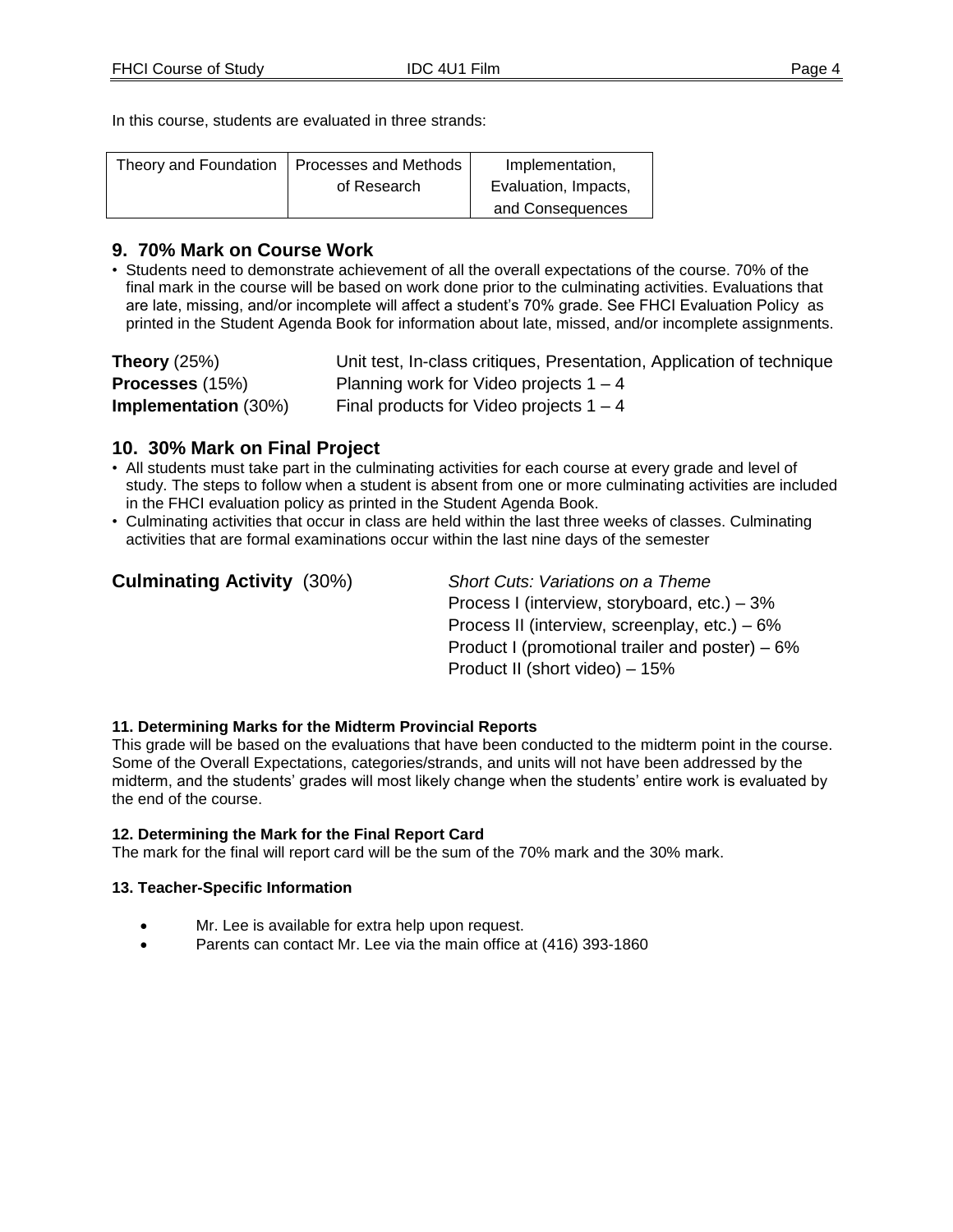## **COURSE EVALUATION PLAN** IDC Film Grade 12 University **(IDC 4U1 Film)**

#### **30% Final Evaluations**

| Task                                | <b>Achievement Chart Focus</b> | <b>Overall Expectations</b> |
|-------------------------------------|--------------------------------|-----------------------------|
| Video project 5 (planning work,     | Theory and Foundation          | TF. 1, 3                    |
| movie poster, trailer, final video) | Processes                      | P. $1, 2, 3$                |
|                                     | Implementation                 | I. $1, 2$                   |
|                                     |                                |                             |
|                                     |                                |                             |
|                                     |                                |                             |

#### **70% Course Work**

## Unit 1: Video Diary

| Task               | <b>Achievement Chart Focus</b> | <b>Overall Expectations</b> |
|--------------------|--------------------------------|-----------------------------|
| VP 1 Planning work | Processes                      | P. 1, 2, 3,4                |
| VP 1 Product       | Implementation                 | l. 1, 2, 4                  |

## Unit 2: Narrative

| Task          | <b>Achievement Chart Focus</b> | <b>Overall Expectations</b> |
|---------------|--------------------------------|-----------------------------|
| VP 2 Planning | Processes                      | P. 1, 2, 3, 4               |
| VP 2 Product  | Implementation                 | I. 1, 2, 4                  |
| Midterm test  | Theory and Foundation          | TF. 1.3                     |

#### Unit 3: Movement

| Task                        | <b>Achievement Chart Focus</b> | <b>Overall Expectations</b> |
|-----------------------------|--------------------------------|-----------------------------|
| VP 3 Planning               | Processes                      | P. 1, 2, 3, 4               |
|                             |                                |                             |
| VP 3 Product                | Implementation                 | I. $1, 2, 3, 4$             |
|                             |                                |                             |
| Film technique presentation | Theory and Foundation          | TF. 4                       |

# Unit 4: Documentary

| Task                    | <b>Achievement Chart Focus</b> | <b>Overall Expectations</b> |
|-------------------------|--------------------------------|-----------------------------|
| VP 4 Planning           | Processes                      | P. 1, 2, 3, 4               |
| VP 4 Product            | Implementation                 | I. 1, 2, 3, 4               |
| Transgression critique; | Theory and Foundation          | TF. 1, 2, 3, 4              |
| experimental techniques |                                |                             |